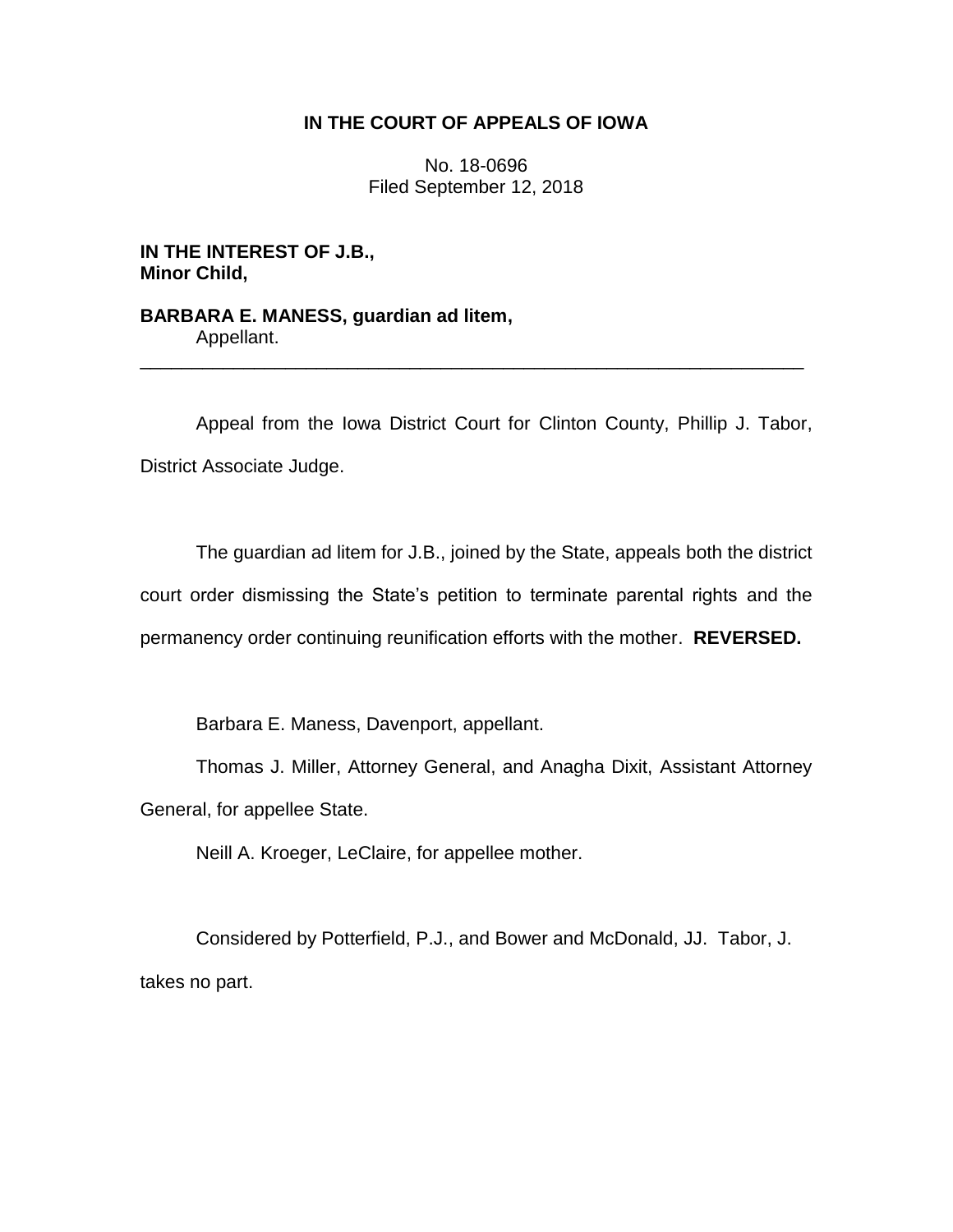### **POTTERFIELD, Presiding Judge.**

The guardian ad litem (GAL) for J.B. and the State appeal the district court's April 2018 permanency order continuing reunification efforts and the court's dismissal order finding the State failed to prove the grounds for the termination-ofparental-rights petition as to the mother. 1 On appeal, the GAL argues the State proved the grounds for termination under Iowa Code section 232.116(1)(d), (e), (h), (i), or (*l*) (2018) and termination is in the best interests of the child.

### **I. Background Facts and Proceedings.**

 $\overline{a}$ 

The Iowa Department of Human Services (DHS) was first involved with J.B. in March 2015 when his umbilical cord tested positive for marijuana at birth. A founded child-abuse assessment was completed at that time. The child remained in his mother's care.

In September 2016, DHS was alerted to concerns the mother was using heroin. The mother tested positive for benzodiazepines, methadone, and THC in a urine analysis. Both the mother and J.B. tested positive for marijuana in a hairstat test. J.B. was placed with his maternal grandfather. The mother entered a residential treatment facility for substance abuse in October. J.B. was returned to the mother's care at the treatment facility in December. In February 2017, the mother tested positive for marijuana use. In April, the mother tested positive for marijuana use again.

In May, while still living in the residential treatment facility, the mother admitted to picking up J.B. from daycare after using inhalants to get high. J.B. was

<sup>&</sup>lt;sup>1</sup> The father's rights were terminated in a separate order. He is not a party to this appeal.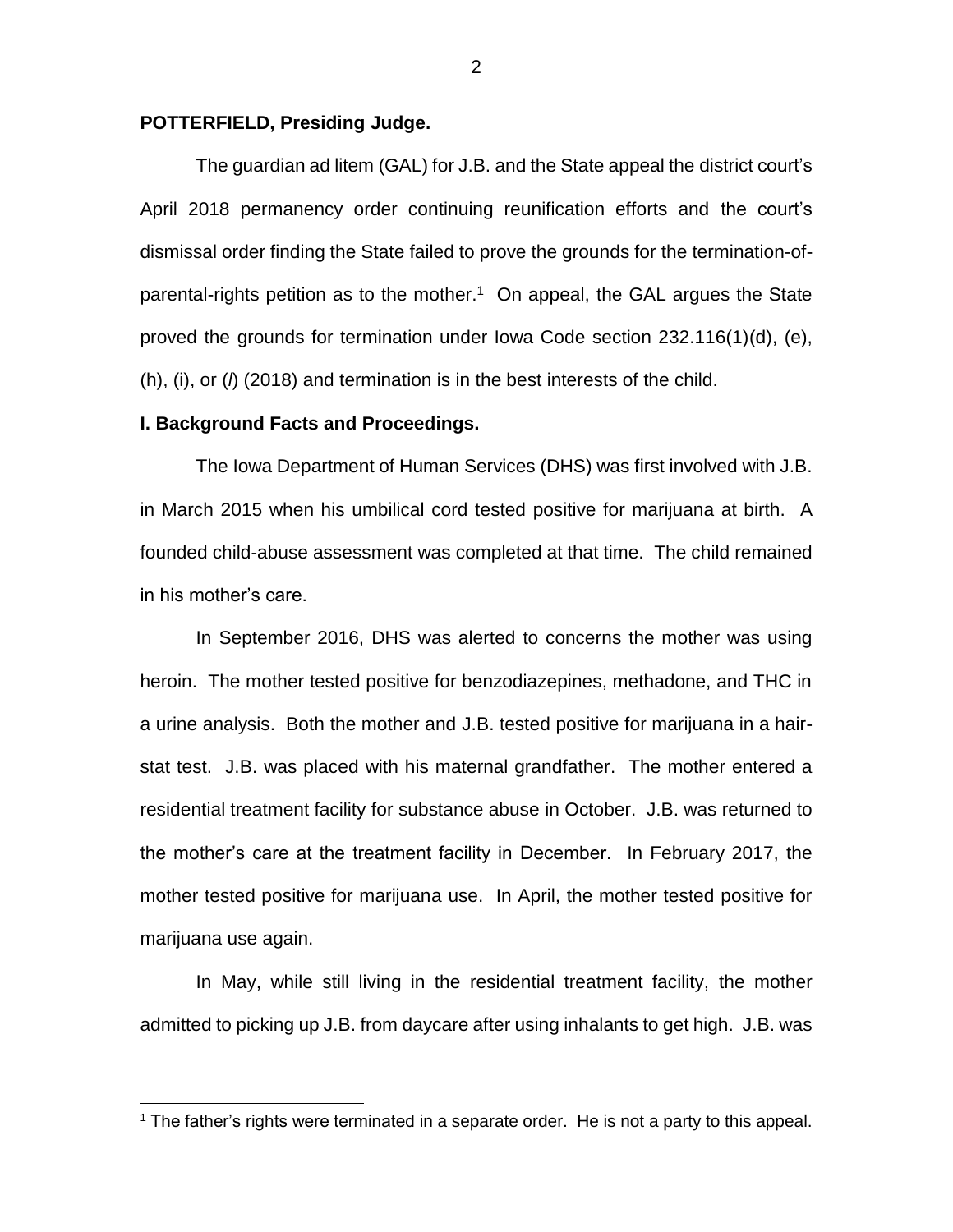removed from her care and again placed with his maternal grandfather. On the day of the transition from the mother's care to the grandfather's, J.B. was diagnosed with an ear infection and was prescribed antibiotics. The mother failed to tell DHS or the grandfather about J.B.'s diagnosis or prescription for five days. That month, the treatment facility discharged her from the program and recommended another program for her. The mother did not follow through on the recommendation.

J.B. was adjudicated a child in need of assistance (CINA) in July. From May to August, the mother did not participate in any substance-abuse treatment and failed to consistently comply with drug testing. The mother was admitted to a substance-abuse treatment program in August. She tested positive for marijuana use on August 11, September 14, and September 27.

The mother has frequently missed visits with J.B. or failed to comply with procedures confirming her visits. She missed visitation four times in May, twice in June, once in July, three times in August, once in October, and twice in November. The mother was homeless after her release from the residential treatment facility in May and stayed with her mother or friends until December when she obtained an apartment.

In December, the mother overdosed on heroin. She was found unresponsive in the shower and was revived by paramedics. The mother tested positive in January 2018 for methamphetamine use.

The mother was discharged in February 2018 from the substance-abuse treatment program she began in August due to continuing substance abuse and attendance issues. The mother was admitted to an inpatient treatment facility on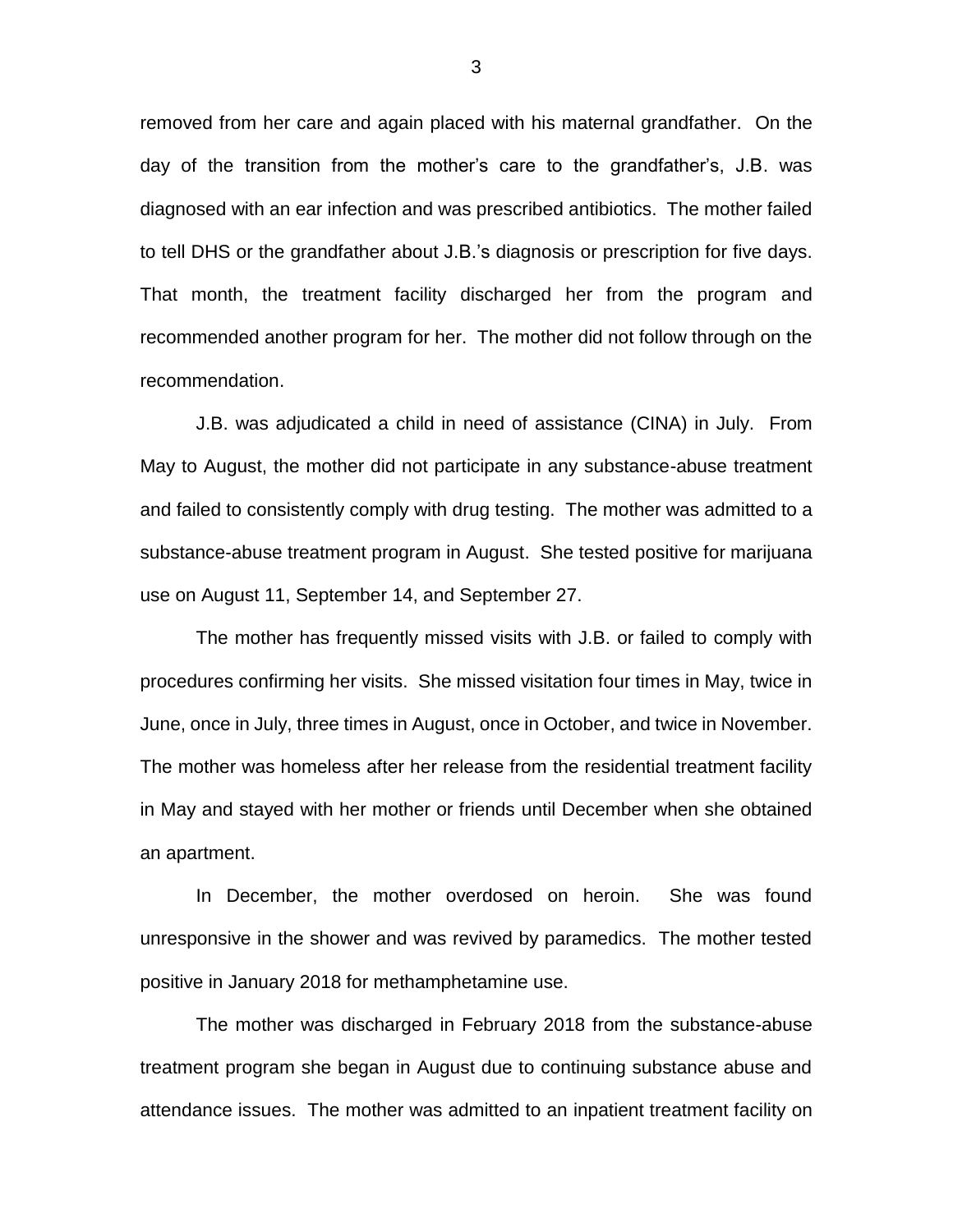February 28. Following a successful discharge from that facility in March, she began participating in an intensive outpatient program with housing. Her tentative discharge date from that program was in late June. The mother was able to resume visits with J.B. at that facility starting in April.

The mother is diagnosed with depression, anxiety, and PTSD. From September 2016 to May 2017, she attended two therapy sessions. The mother's therapist submitted a letter stating that the mother attended nine sessions from October 2017 to January 2018 but has not participated since then. The therapist's letter indicated the mother needed continuing mental-health counseling and substance-abuse treatment, stating, "If she does not remain sober and comply with treatment I am concerned that it may have serious, if not fatal consequences."

The State filed a broad—apparently a form—petition for termination of parental rights in February 2018, alleging the parents' parental rights should be terminated under Iowa Code section 232.116(1)(a), (b), (d), (e), (h), (i), and (*l*). The petition against both parents was supported by an affidavit containing factual assertions. The petition for termination of parental rights was set for hearing along with the continuation of the permanency hearing in April 2018. The district court terminated the father's rights but, as to the mother, found the child could be returned to the mother imminently and ordered continuing reunification efforts and continued placement with the maternal grandfather. The court summarily dismissed the State's petition for termination of the mother's parental rights for lack of proof without referring to any specific subsection of Iowa Code section 232.116(1).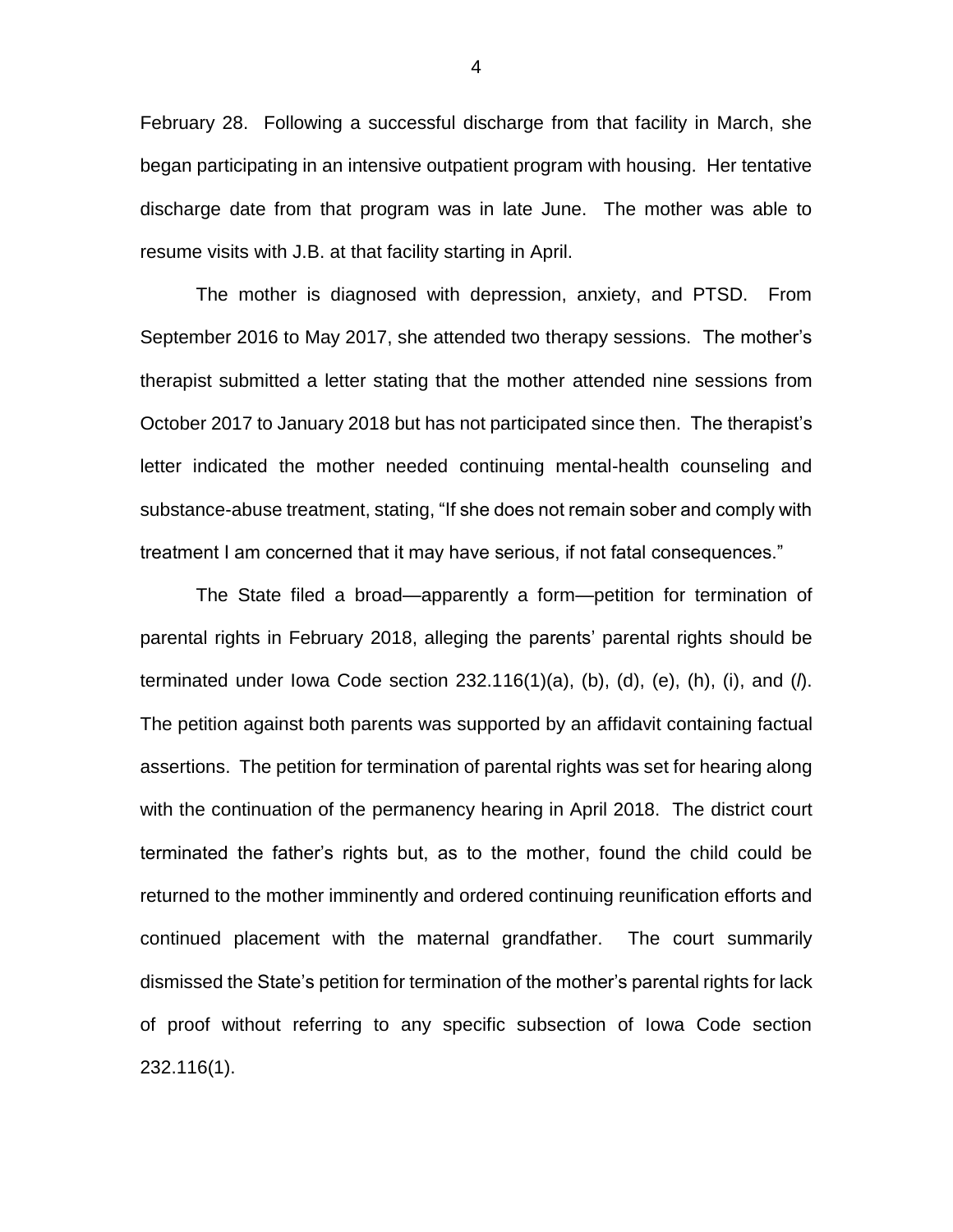The GAL and the State appeal the court's permanency order and dismissal of the petition to terminate parental rights. We turn to the order dismissing the petition for termination of parental rights, as this issue is dispositive of the appeal.

## **II. Standard of Review.**

We review termination proceedings de novo. *In re A.B.*, 815 N.W.2d 764, 773 (Iowa 2012). We are not bound by the fact findings of the district court, but we do give them weight—especially when assessing witness credibility. *Id.*  "Grounds for termination must be prove[d] by clear and convincing evidence." *In re J.E.*, 723 N.W.2d 793, 798 (Iowa 2006). "Our primary concern is the best interests of the child." *Id.*

### **III. Discussion.**

Termination of parental rights under Iowa Code chapter 232 follows a three-step analysis. The first step is to determine whether a ground for termination under section 232.116(1) is established. If so, the court then applies the best-interest framework set out in section 232.116(2) to determine if the grounds for termination should result in a termination of parental rights. If the statutory best-interest framework supports termination of parental rights, the court must finally consider if any of the factors set out in section 232.116(3) weigh against termination of parental rights.

*In re A.D.*, No. 14-0431, 2014 WL 4231062, at \* 3 (Iowa Ct. App. Aug. 27, 2014) (reversing the court's order dismissing the termination petition and terminating both parents' parental rights when clear and convincing evidence supported termination and termination was in the children's best interests)*; see also In re J.L.*, No. 12- 2024, 2013 WL 530906, at \*2–4 (Iowa Ct. App. Feb. 13, 2013) (reversing an order dismissing the State's petition for termination of parental rights and terminating the parents' parental rights when the State proved by clear and convincing evidence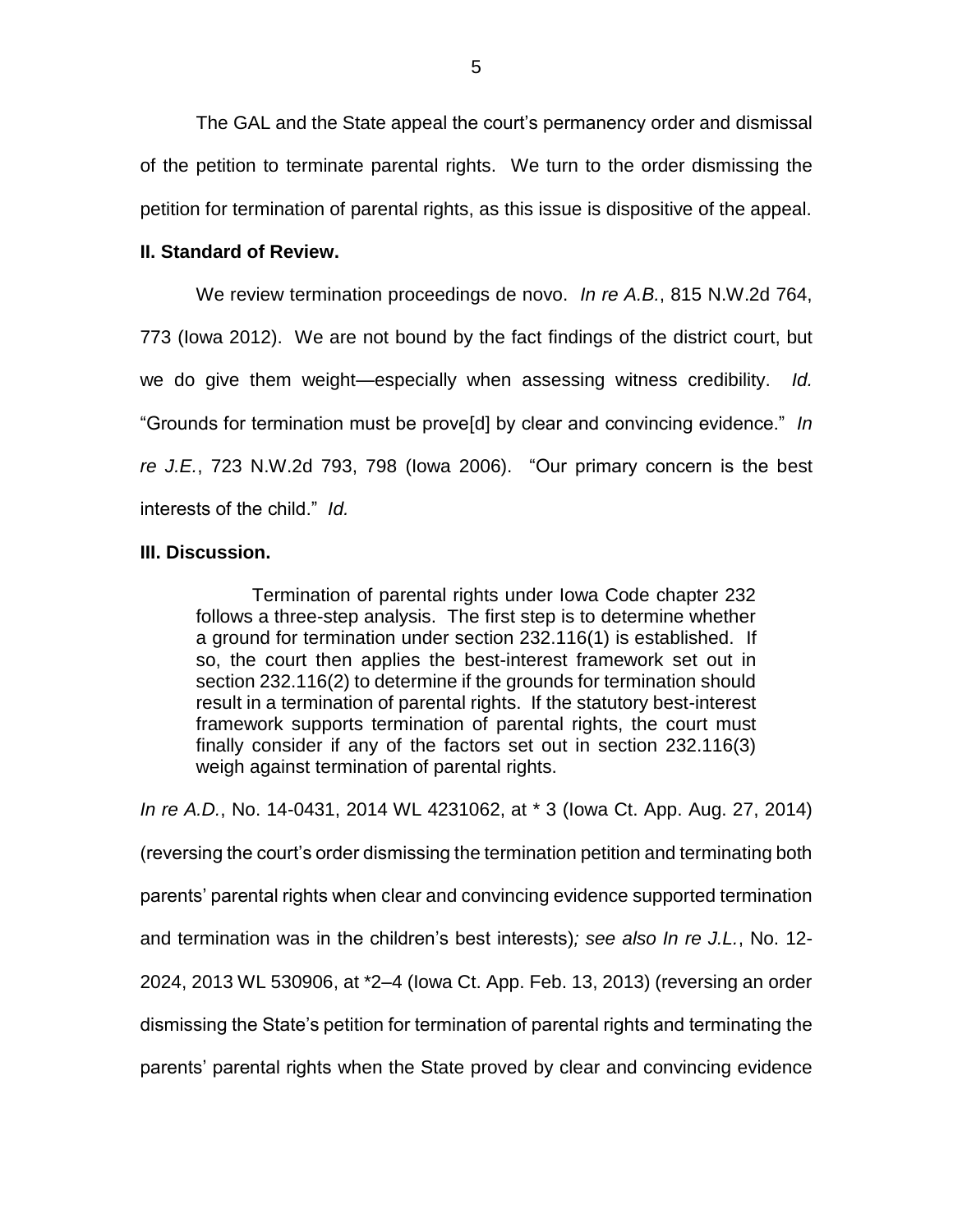the statutory grounds for termination, termination was in the child's best interests, and there were no exceptions preventing termination).

The GAL claims the State proved grounds for termination as to the mother's rights by clear and convincing evidence under Iowa Code section 232.116(1)(d), (e),  $(h)$ ,  $(i)$ , or  $(h)^2$  If the elements of any one of the grounds are proved by clear and convincing evidence, the first part of the analysis is met. *Id.* While we agree with the district court the State has failed to prove the grounds for termination under subsections (1)(d), (e), and (i), we disagree as to the elements of subsections (h) and (*l*).

Subsection 232.116(1)(d) requires a finding the child has been physically or sexually abused or neglected. Subsection (e) requires evidence the mother has not maintained significant and meaningful contact with J.B.; the evidence in the record shows she has maintained meaningful contact. Subsection (i) requires abuse or neglect that poses a significant risk to the life of the child or constitutes imminent danger to the child. Neither the GAL, the State, nor the district court has indicated what event satisfies the element of abuse or neglect in subsections (d) or (i).

Section 232.116(1)(h) provides that termination may be ordered when "there is clear and convincing evidence that a child under the age of three who has been adjudicated a CINA and removed from the parents' care for at least the last six consecutive months cannot be returned to the parents' custody at the time of the termination hearing." *In re D.W.*, 791 N.W.2d 703, 707 (Iowa 2010); *accord*

 $\overline{a}$ 

 $2$  Subsections 232.116(1)(a) and (b) clearly do not apply.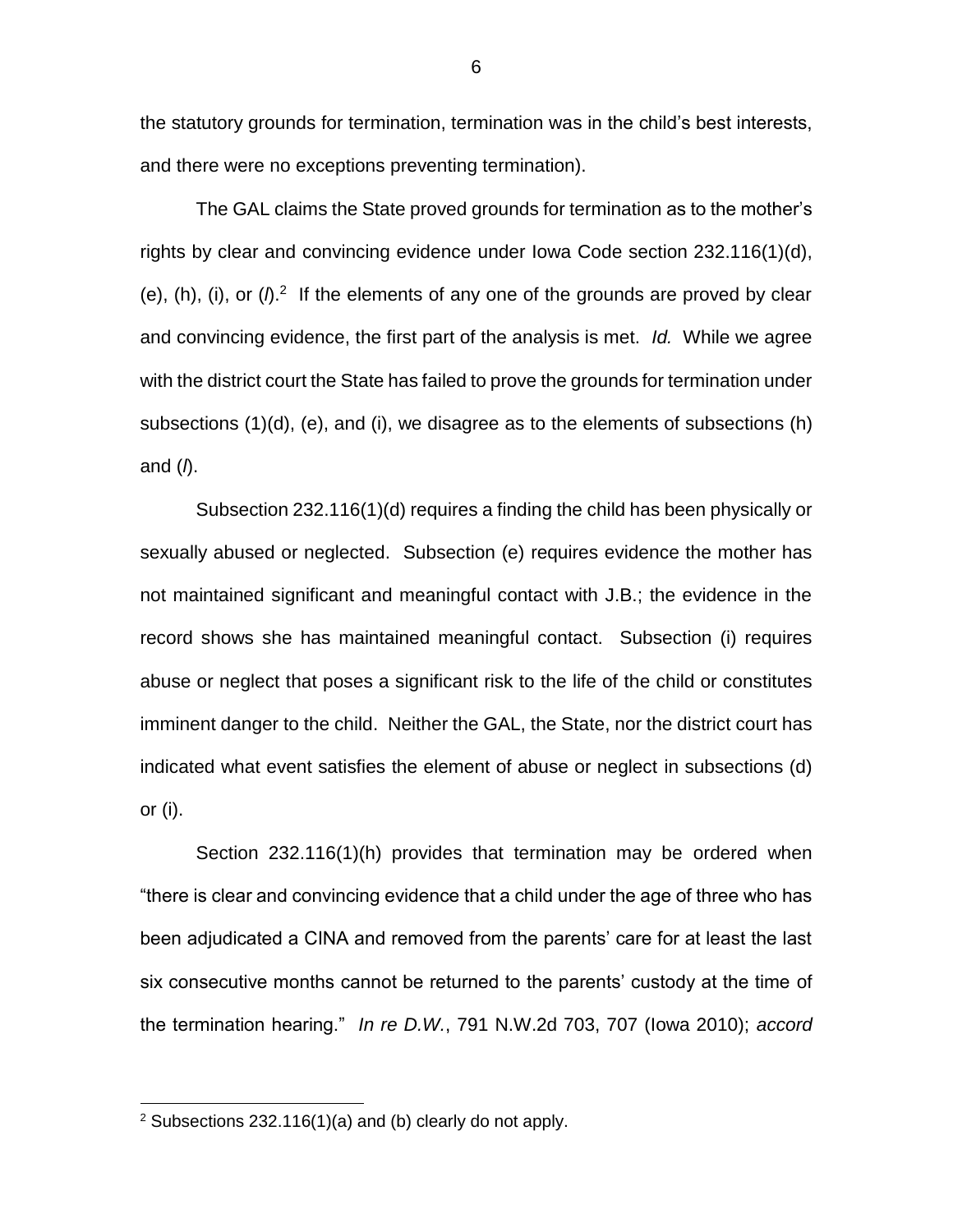Iowa Code § 232.116(1)(h). Here, J.B. turned three in March 2018. J.B. has been out of his mother's care since May 5, 2017, almost twelve months at the time of the permanency order. Before that, J.B. had been placed in relative care from September 2016 to December 2016. At the time of the termination hearing, J.B. had lived with his maternal grandfather for fifteen of the thirty-seven months of his life.

The mother argues the district court correctly found she was able to have the child returned to her. The district court found, "Technically, she would have the ability to have the child returned to her today. . . . [T]he court does believe that the mother will be in a position to have the child returned to her and that return is imminent." To prove that J.B. cannot be returned to the mother's care, the State must prove that, if returned to the mother's custody, J.B. would be exposed to harm which would justify his adjudication as a CINA. *See In re L.E.H.*, 696 N.W.2d 617, 619 (Iowa Ct. App. 2005).

At the time of the permanency hearing in April 2018, the mother had been sober for three months in a supervised setting. *See In re L.C.*, No. 17-0922, 2017 WL 3283397, at \*4–5 (Iowa Ct. App. Aug. 2, 2017) (noting the court considers whether sobriety has occurred outside a custodial setting in making termination decisions). She had been participating in treatment for two months and still lived in an inpatient treatment facility at the time of the permanency hearing. She testified she had an apartment she could return to but did not have a job, a driver's license, or a mode of transportation. While we are hopeful for the mother's continued sobriety and successful treatment, her last-minute efforts are insufficient. *See In re C.B.*, 611 N.W.2d 489, 495 (Iowa 2000) ("Time is a critical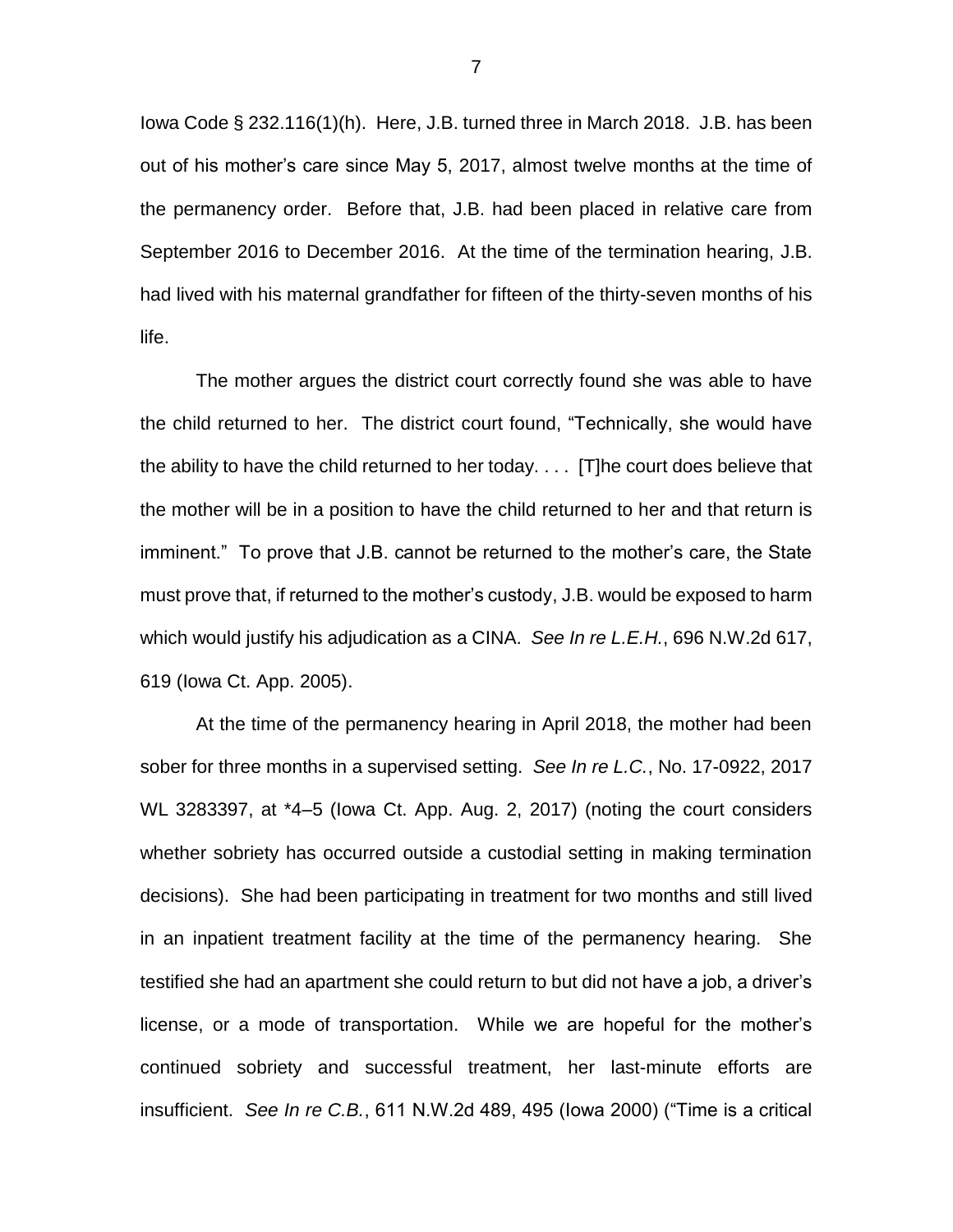element. A parent cannot wait until the eve of termination, after the statutory time periods for reunification have expired, to begin to express an interest in parenting.").

Evidence of a parent's past performance may be indicative of the quality of the future care the parent is capable of providing. *In re L.L.*, 459 N.W.2d 489, 493 (Iowa 1990). The mother has been discharged from two treatment programs in two years for continuing drug use. She has not had a significant period of sobriety since the founded child-abuse assessment in September 2016. "We have long recognized that an unresolved, severe, and chronic drug addiction can render a parent unfit to raise children." *A.B.*, 815 N.W.2d at 776.

The district court found the mother's situation at the treatment facility would allow J.B. to be placed with her while she resided there and would allow for reunification. We take a longer view. We must consider J.B.'s long-term as well as immediate interests. *J.E.*, 723 N.W.2d at 798. Short-term improvement on the eve of termination is not enough for the child to safely return. *See C.B.*, 611 N.W.2d at 495 (finding "the changes in the two or three months before the termination hearing, in light of the preceding eighteen months, are insufficient"); *see also D.W.*, 791 N.W.2d at 707 (finding termination appropriate even though the mother did "display some improvement in some areas and was currently committed to sobriety"); *In re Z.R.*, No. 17-1004, 2017 WL 4050989, at \*4 (Iowa Ct. App. Sept. 13, 2017) (finding termination appropriate when the mother's lastminute sobriety occurred in a custodial setting); *In re J.R.*, No. 17-0070, 2017 WL 1735914, at \*2 (Iowa Ct. App. May 3, 2017) (finding termination appropriate even though the mother secured appropriate housing two months before the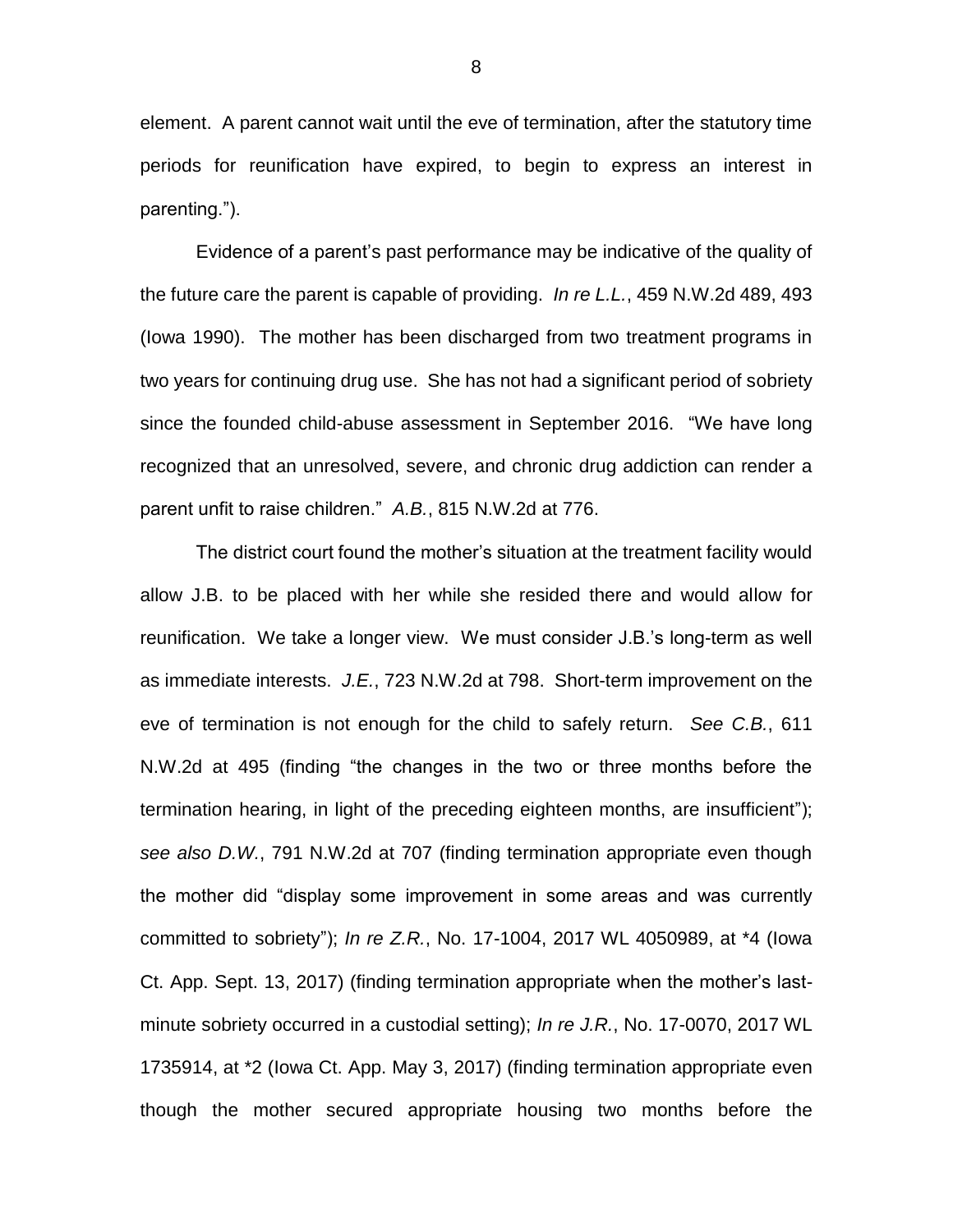adjudication hearing, stating, "We find her current living situation has not been sustained long enough to show she is able to maintain it"); *In re E.M.*, No. 16-1641, 2016 WL 6903519, at \*2 (Iowa Ct. App. Nov. 23, 2016) (finding a three-month period of sobriety not enough time to demonstrate a consistent effort).

Given the mother's past failures to complete drug treatment successfully and to regularly attend visits, and how recent her achievement of sobriety in treatment is, we find J.B. would be at risk if he were returned to her care. Upon our de novo review of the evidence, we find the child cannot be safely returned to the mother's custody. The State has proved the grounds for termination under Iowa Code section 232.116(1)(h) by clear and convincing evidence.

We find the State also proved the elements of Section 232.116(1)(*l*). Subsection (*l*) requires: (1) the child is adjudicated CINA and the parent does not have custody, (2) the parent has a severe substance-abuse related disorder and presents a danger to self or others as evidenced by prior acts, and (3) clear and convincing evidence the parent's prognosis indicates the child will not be able to be returned to the custody of the parent within a reasonable period of time considering the child's age and need for a permanent home. Here, J.B. has been adjudicated CINA and is in the custody of his maternal grandfather. The mother has been diagnosed with cannabis and opioid dependence, and presents a danger to herself, as evidenced by her recent overdose. In making the decision whether J.B. can be returned to his mother's custody within a reasonable period of time, we consider "not only the child's age but the length and severity of the parent's substance abuse problem, the prognosis for long-term sobriety, and the likely harm to come to the child if returned home." *In re J.S.-G.*, No. 13–1795, 2014 WL 70306,

9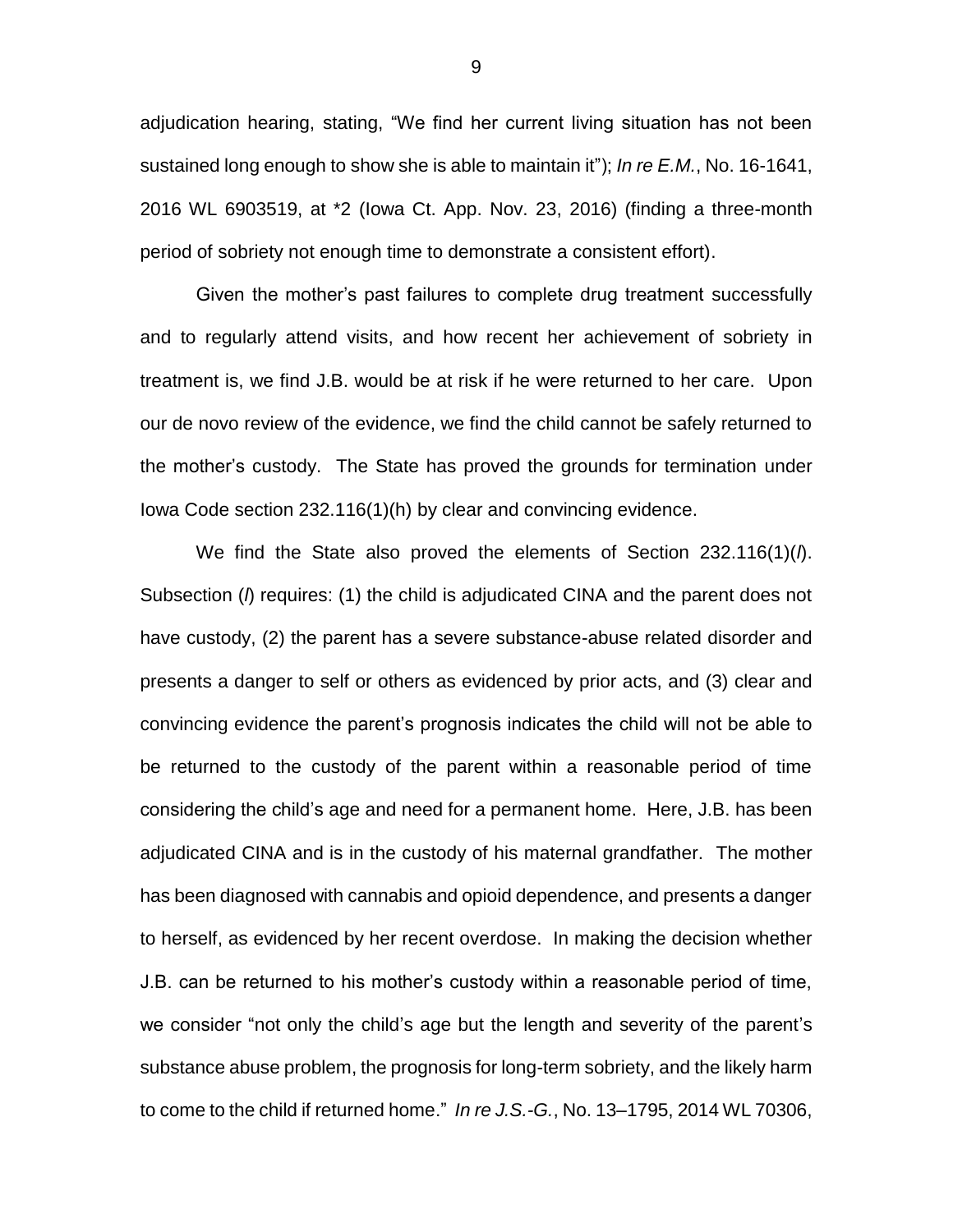at \*1-2 (Iowa Ct. App. Jan. 9, 2014) (finding the child could not be returned within a reasonable time when the mother had been sober for five months but had a history of relapsing when not in a supervised setting). At the time of the termination hearing, the mother had been clean for three months and was two months into treatment. The mother has had issues with substance abuse since before the child's birth. At three years of age, J.B. does not have the ability to self-protect, is not regularly seen within the community, and cannot report his situation. We find the child cannot be returned within a reasonable time. The State proved the grounds for termination under section 232.116(1)(*l*) by clear and convincing evidence.

Next, the GAL and the State argue termination is in J.B.'s best interests. *See* Iowa Code § 232.116(2). In reaching our conclusion, we must "give primary consideration to the child's safety, to the best placement for furthering the longterm nurturing and growth of the child, and to the physical, mental, and emotional condition and needs of the child." *Id.* We agree termination is in J.B.'s best interests. While the mother and J.B. clearly share a bond, our legislature has limited the period in which parents can demonstrate they are capable of parenting. *J.E.*, 723 N.W.2d at 800. "The crucial days of childhood cannot be suspended while parents experiment with ways to face up to their own problems." *In re A.C.*, 415 N.W.2d 609, 613 (Iowa 1987). "We do not 'gamble with the children's future' by asking them to continuously wait for a stable biological parent, particularly at such tender ages." *D.W.*, 791 N.W.2d at 707 (citation omitted).

The maternal grandfather has cared for the child for almost half of his life. The mother is still in a substance-abuse treatment program and is not able to care